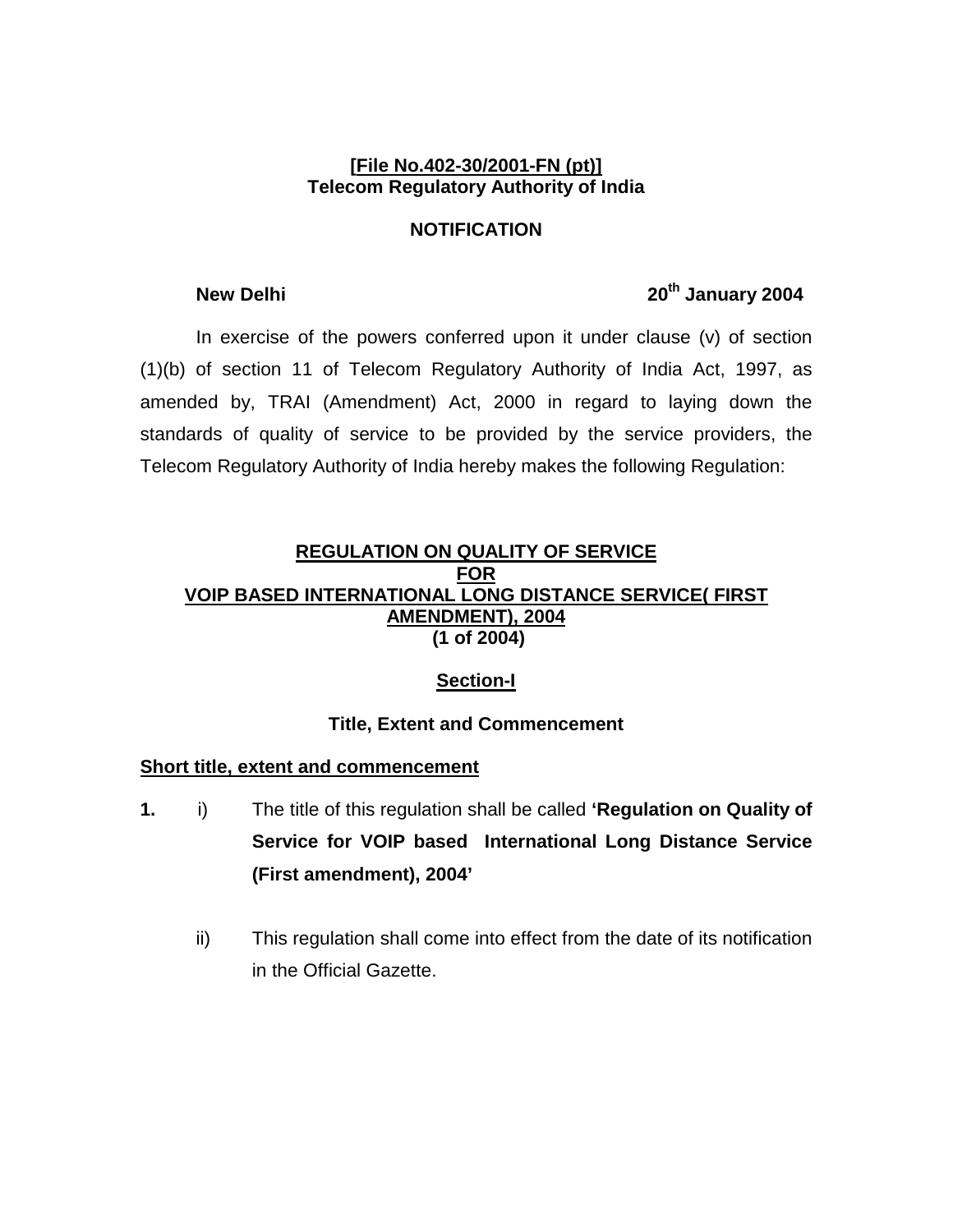## **Section-II**

# 2. **Definitions**

The following shall be added in Clause 2 under Section II of "Regulation on Quality of Service for VOIP based International Long Distance Service, 2002 (3 of 2002)" dated 15<sup>th</sup> November 2002 (Principle Regulation).

x) **The Advantage Factor** : The E-Model provides for advantage factor allowing downward adjustment in the R-value required in situations where the user is being provided a certain "advantage"; or some specific transmission media is used for instance international connection with satellite link.

Example:- When VOIP technology is used in an international connection with satellite link, service may be considered Toll Quality even if the end-to-end delay exceeds 150 ms, but is below 400 ms due to the Advantage Factor of 10 points in R-value.

# **Section-III**

## **3.0 Determination of QOS**

3.1 Clause 4.1.1 Section IV of Principal Regulation shall be substituted to read as under:

"The ILD segment of the network will be engineered to meet the following end-toend service quality parameters;

# **4.1.1.1 Toll Quality Networks:**

- MOS > 4 or R-value of 80 or higher (with advantage factor in case of international satellite link involved in which case MOS > 3.5 or  $R-$  value  $> 70$  shall be acceptable).
- One-way end-to-end delay < 150ms without satellite link and < 400 ms with satellite link.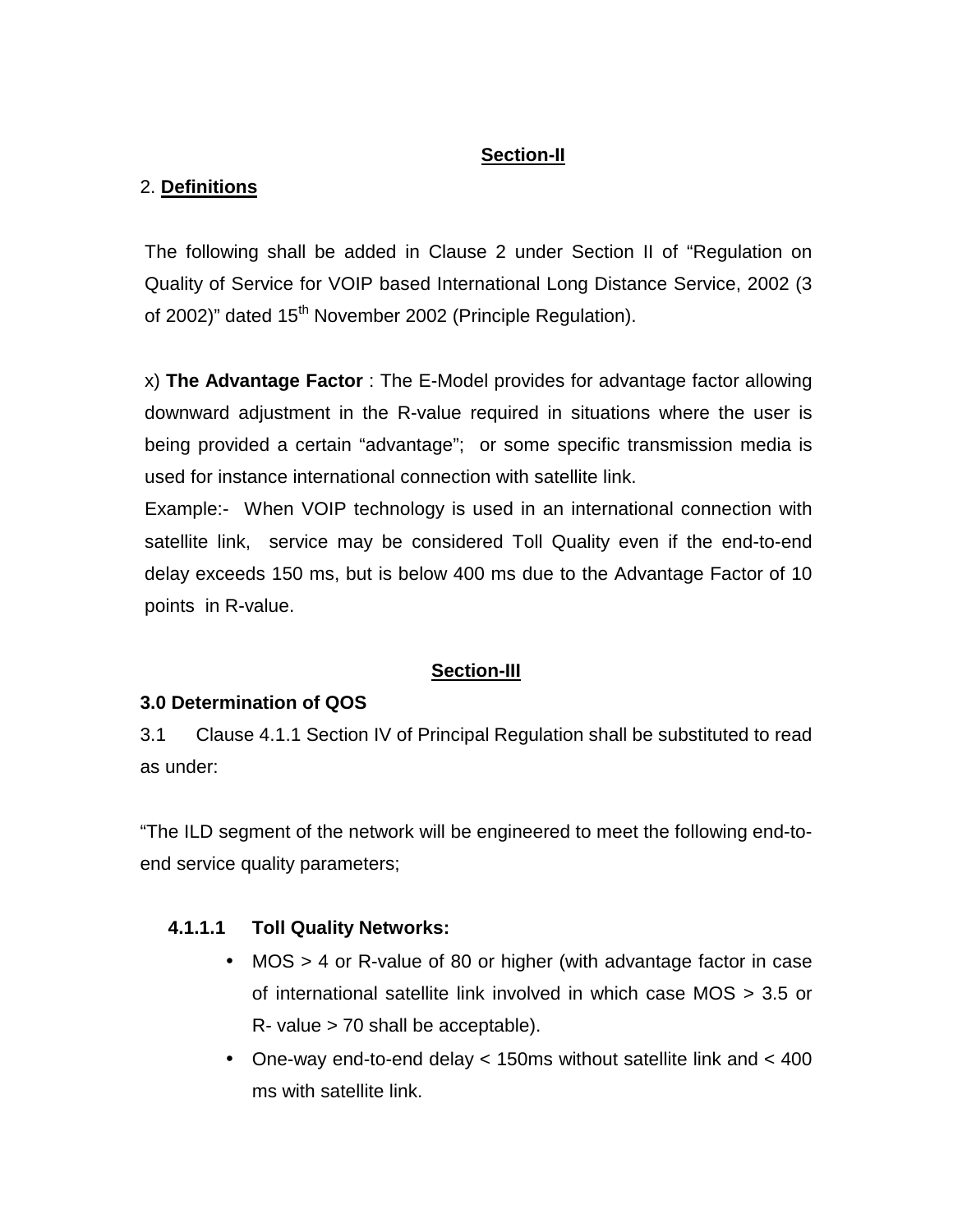- Packet loss not to exceed 0.1%
- Jitter should not exceed 5 ms
- Transparency to DTMF tones
- Services covered in addition of voice to include : G3 Fax; voice band modem @ 14.4 kbps or higher."

3.2 Clauses 4.1.1.2, 4.1.2.2 Section IV of Regulation on Quality of Service for VOIP based International Long Distance Service, 2002 shall be deleted.

## **Section-IV**

This Regulation contains at Annex A, an explanatory memorandum to provide clarity and transparency to matters covered under this Regulation.

**BY ORDER** 

**S.N.GUPTA ADVISOR (Converged Networks)**